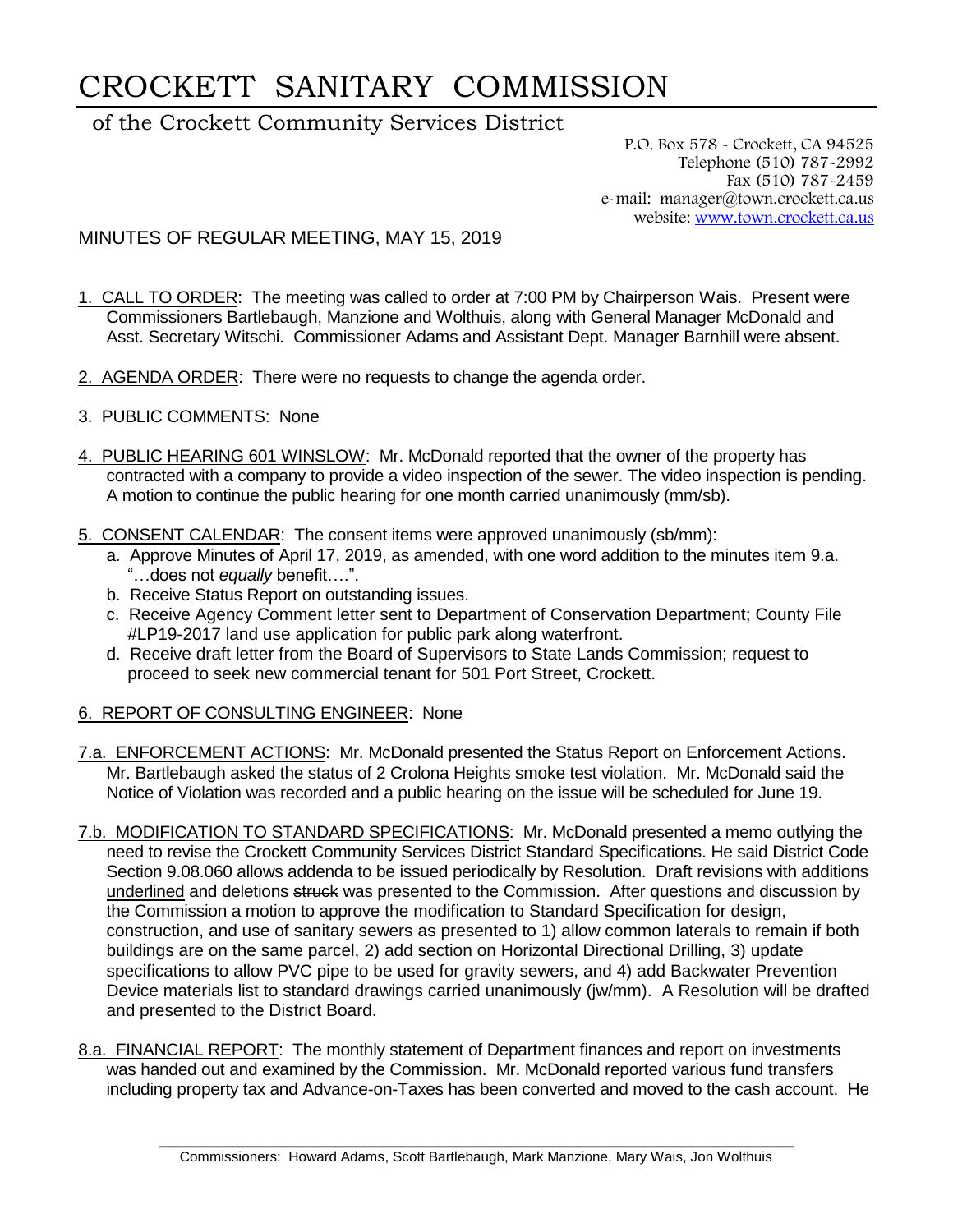said the department earned \$17K in interest on Crockett Sanitary Department investment accounts this quarter.

- 8.b. AUTHORIZE PAYMENT FOR SEWER REPAIR: Mr. McDonald reported the spot sewer repair next to the library had to be expanded to a full line replacement due to major tree roots and unmarked utilities impacting repair. As such the project costs exceeded the previously approved funding. Unidentified sewer projects funding remains available in the budget for this extra work and staff is recommending approval of payment for work completed. A motion to approve payment of \$40,805.42 to L.R. Paulsell Consulting for emergency sewer replacement of line segment C-14-01 to C-00-14; 100' of 8" HDPE pipe installed, carried unanimously (mm/sb).
- 9.a. DISTRICT BOARD ACTIONS: Mr. McDonald reported on the actions taken by the District Board in April. He said the Board approved (1) establishing informal bidding procedures under the California Uniform Public Construction Cost Accounting Act (CUPCCAA) and the adoption of Ordinance 19-1; (2) entering into agreement with Regional Government Services Authority (RGS) to provide training to all employees on sexual harassment in the workplace along with other Human Resources and administrative support; (3) confirmed no Sewer Use Charge rate increase for either Crockett or Port Costa for FY 2019/20; and (4) adopted policy on fiscal sponsorship for Crockett Community Foundation Grant applicants who are not tax-exempt charities.
- 9.b. REPRESENTATIVE TO PARTICIPATE : Mr. McDonald asked Commissioners if one of them would like to participate in the development of the Cost Allocation Rates for FY 2019/20. Commissioner Manzione said he would like to participate. Commissioner Wais said she would like to observe. Mr. McDonald said the meeting is tentatively scheduled for June 13 at 3:00 pm.
- 10.a. STAFF REPORT ON OPERATIONS: Mr. McDonald presented the manager's report. He said one Category 3 Sanitary Sewer Overflow (SSO) in April was caused by paper hung up on offset in sewer at the top of  $2^{nd}$  Avenue of a recently cleared line. Commissioner Bartlebaugh asked if cleaning was lower in April. Mr. McDonald said totals were lower in April but this is by design. He said other months are higher as reflected by the Monthly Maintenance Summary yearly totals reported.
- 10.b. STAFF REPORT ON GOVERNMENTAL MATTERS: Mr. McDonald reported the following Legislative and Regulatory updates:
	- Both SB332, the ocean discharge ban, and SB 69, the ocean denitrification mandate, will be heard in the Senate Appropriations Committee.
	- AB 1672, flushable and non-flushable wipes labeling, will be heard by Assembly Appropriations Committee.
	- All of the bills on the Senate and Assembly "suspense files" will be voted on during simultaneous hearings on Thursday, May 16.
- 10.c. STAFF ANNOUNCEMENTS: None
- 11.a. WASTEWATER COMMITTEE REPORT: None
- 11.b. BUDGET & FINANCE COMMITTEE REPORT: None
- 11.c. AD HOC COMMITTEES REPORT: None

11.d. INTER-AGENCY MEETINGS: None